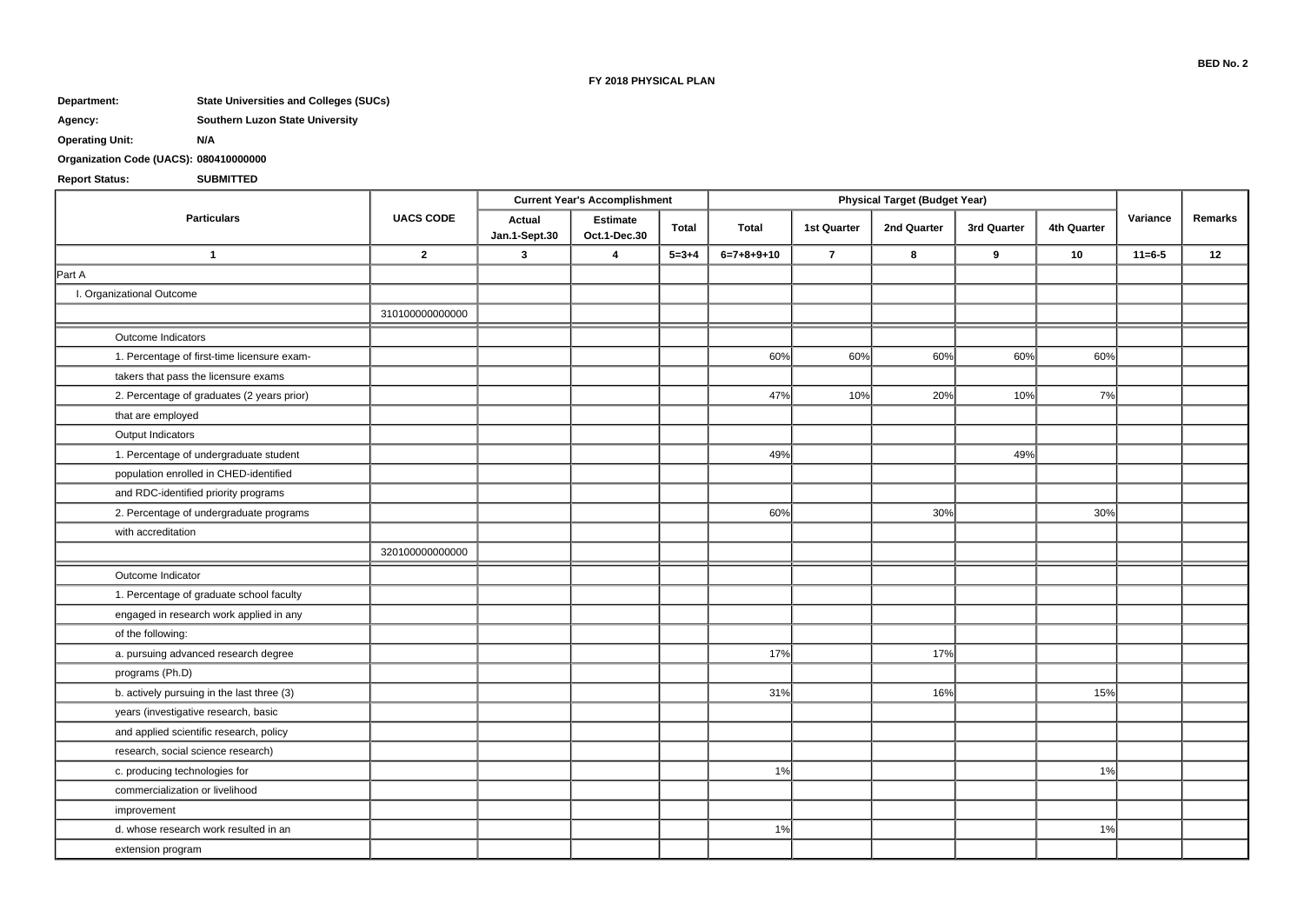| <b>Particulars</b>                          | <b>UACS CODE</b> | <b>Current Year's Accomplishment</b> |                                 |              | <b>Physical Target (Budget Year)</b> |                    |             |             |             |              |         |
|---------------------------------------------|------------------|--------------------------------------|---------------------------------|--------------|--------------------------------------|--------------------|-------------|-------------|-------------|--------------|---------|
|                                             |                  | Actual<br>Jan.1-Sept.30              | <b>Estimate</b><br>Oct.1-Dec.30 | <b>Total</b> | <b>Total</b>                         | <b>1st Quarter</b> | 2nd Quarter | 3rd Quarter | 4th Quarter | Variance     | Remarks |
| $\overline{1}$                              | $\mathbf{2}$     | 3                                    | $\overline{4}$                  | $5 = 3 + 4$  | $6=7+8+9+10$                         | $\overline{7}$     | 8           | 9           | 10          | $11 = 6 - 5$ | 12      |
| Output Indicators                           |                  |                                      |                                 |              |                                      |                    |             |             |             |              |         |
| 1. Percentage of graduate students enrolled |                  |                                      |                                 |              | 81%                                  |                    |             | 81%         |             |              |         |
| in research degree programs                 |                  |                                      |                                 |              |                                      |                    |             |             |             |              |         |
| 2. Percentage of accredited graduate        |                  |                                      |                                 |              | 80%<br>40%                           |                    |             | 40%         |             |              |         |
| programs                                    |                  |                                      |                                 |              |                                      |                    |             |             |             |              |         |
| Outcome Indicator                           |                  |                                      |                                 |              |                                      |                    |             |             |             |              |         |
| 1. Number of research outputs in the last   |                  |                                      |                                 |              |                                      |                    |             |             |             |              |         |
| three years utilized by the industry or     |                  |                                      |                                 |              |                                      |                    |             |             |             |              |         |
| by other beneficiaries                      |                  |                                      |                                 |              |                                      |                    |             |             |             |              |         |
| Output Indicators                           |                  |                                      |                                 |              |                                      |                    |             |             |             |              |         |
| 1. Number of research outputs completed     |                  |                                      |                                 |              | 25                                   |                    |             |             | 10          |              |         |
| within the year                             |                  |                                      |                                 |              |                                      |                    |             |             |             |              |         |
| 2. Percentage of research outputs published |                  |                                      |                                 |              | 10%                                  |                    |             | 10%         |             |              |         |
| in internationally-refereed or CHED         |                  |                                      |                                 |              |                                      |                    |             |             |             |              |         |
| recognized journal within the year          |                  |                                      |                                 |              |                                      |                    |             |             |             |              |         |
|                                             | 330100000000000  |                                      |                                 |              |                                      |                    |             |             |             |              |         |
| Outcome Indicator                           |                  |                                      |                                 |              |                                      |                    |             |             |             |              |         |
| 1. Number of active partnerships with LGUs, |                  |                                      |                                 |              | 35                                   |                    | 15          | 10          |             |              |         |
| industries, NGOs, NGAs, SMEs, and           |                  |                                      |                                 |              |                                      |                    |             |             |             |              |         |
| other stakeholders as a result of           |                  |                                      |                                 |              |                                      |                    |             |             |             |              |         |
| extension activities                        |                  |                                      |                                 |              |                                      |                    |             |             |             |              |         |
| Output Indicators                           |                  |                                      |                                 |              |                                      |                    |             |             |             |              |         |
| 1. Number of trainees weighted by the       |                  | 1635                                 | 245                             | 1880         | 3000                                 | 760                | 580         | 900         | 760         |              |         |
| length of training                          |                  |                                      |                                 |              |                                      |                    |             |             |             |              |         |
| 2. Number of extension programs organized   |                  |                                      |                                 |              | 31                                   |                    | 12          |             |             |              |         |
| and supported consistent with the SUC's     |                  |                                      |                                 |              |                                      |                    |             |             |             |              |         |
| mandated and priority programs              |                  |                                      |                                 |              |                                      |                    |             |             |             |              |         |
| 3. Percentage of beneficiaries who rate the |                  | 100%                                 | 100%                            | 100%         | 100%                                 | 100%               | 100%        | 100%        | 100%        |              |         |
| training course/s and advisory services     |                  |                                      |                                 |              |                                      |                    |             |             |             |              |         |
| as satisfactory or higher in terms of       |                  |                                      |                                 |              |                                      |                    |             |             |             |              |         |
| quality and relevance                       |                  |                                      |                                 |              |                                      |                    |             |             |             |              |         |

Prepared By: Approved By: Approved By: In coordination with: Approved By: Approved By: Approved By: Approved By:

Macalinao, Moses Planning Services Head / Planning Officer Villaverde, Edwin Financial Services Head / Budget Officer

Placino, Milo Agency Head / Department Secretary